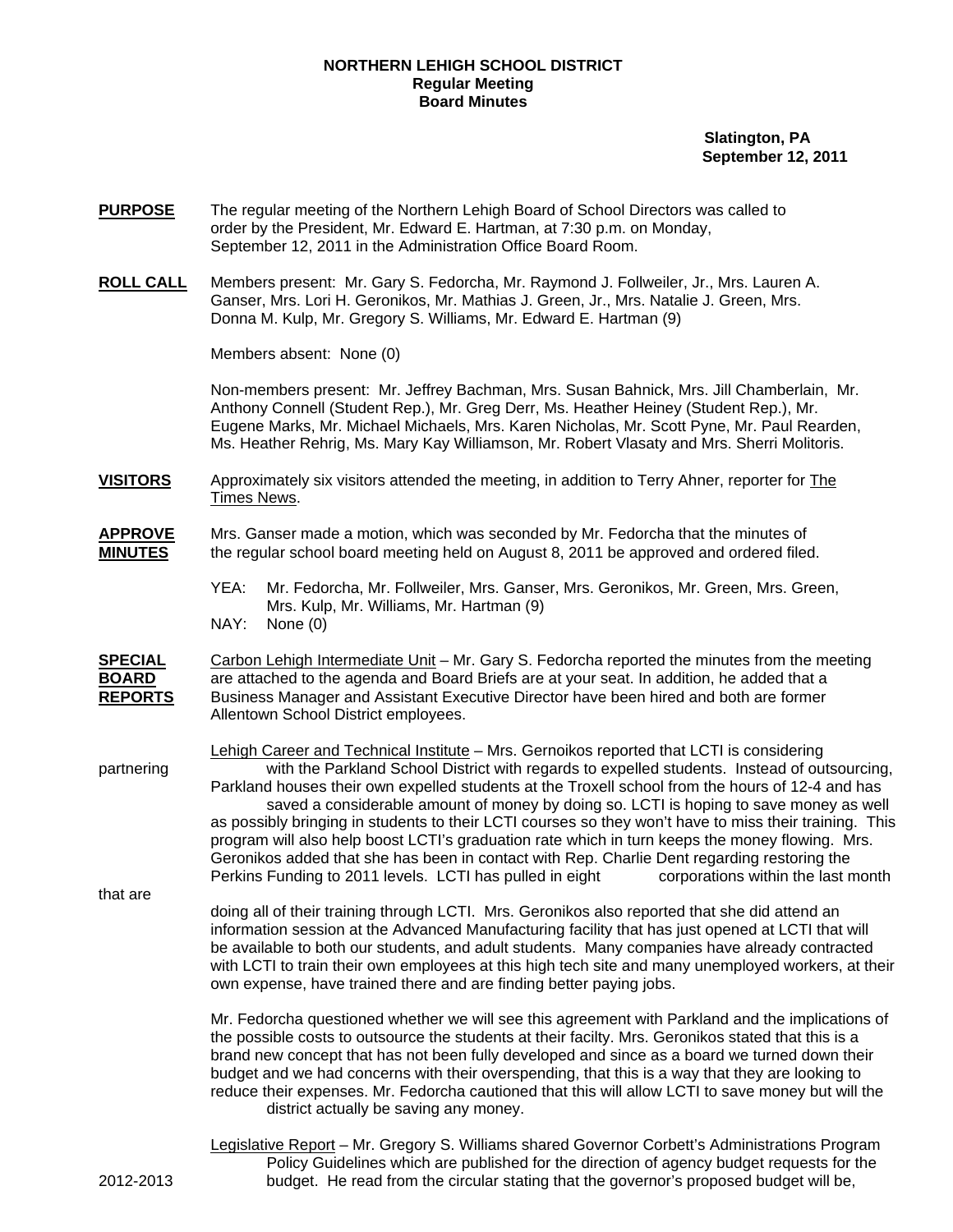*"predicated on the fact that the Pennsylvania economy is still in recovery, and has not yet emerged from the great recession. Therefore, agencies should not assume funding increases for the 2012-2013 fiscal year and should continue to evaluate current programs and recommend changes that will improve program management and operations, reduce*  costs, and optimize direct services.

 Therefore, we should be prepared for another year of budget cuts from the state that we just experienced in the 2011-2012 budget. He also reported that legislatively there are a lot of hearings going on with Charter Schools at the state level.

Lehigh Carbon Community College – Mr. Mathias J. Green, Jr. shared that peak enrollment occurred about two years ago. This year the per capita enrollment will be comparable to last year but the number of courses being taken and full time students will drop by about 2%. Unfortunately, it looks like some students cannot even afford to go to LCCC full time so they are only signing up for part time classes. He also shared that LCCC lost one of their Trustees, Mr. Joseph Volk, who was a valuable asset to the college and he will be sorely missed. Each district has a representative and there are two representatives at large. Mr. Joe Vault was an at large representative; therefore, the board has the opportunity to nominate someone to fill that position that will serve until June, 2012. Mr. Green asked if anyone is interested in serving in this position, to speak with him or Mr. Williams to explain what is involved.

### Committee Reports and/or Minutes

Minutes of the Education/Policy Committee Meeting held on September 6, 2011 were distributed.

Minutes of the Technology/Buildings and Grounds Committee Meetings held on September 7, 2011 were distributed.

Minutes of the Finance Committee Meeting held on September 7, 2011 were distributed.

#### Student Representatives to the Board Report

Ms. Heather Heiney and Mr. Anthony Connell distributed their written student representative Report and verbally reported on its contents.

Mr. Williams commended the new High School Administration for their enthusiasm and the concept of the All Pro Team for the students.

 Federal and Other Programs Update – Mrs. Karen A. Nicholas stated that she is very proud to announce that the Northern Lehigh School District has once again made AYP and she thanked the students, teachers, parents, administrators and the support of the school board for making it all possible. The district has a set of goals in place to help meet AYP in the current school year. At the High School, Mr. Vlasaty and Mr. Pyne have started the Professional Learning Communities in which they will be analyzing data and reviewing curriculum and continuing Reading Apprenticeship strategies. At the Middle School, they will be introducing RTI, a co-teaching model, and analyzing their data and curriculum. At the Elementary level, there will be a ninety minute block for Reading in which they can further differentiate levels of reading and they are piloting a new Math

> Mrs. Nicholas reported that professional development is well underway for this year with topics that included SAS portal, Interactive Whiteboards, Reading Apprenticeship Practices, Co-teaching Models and a national speaker, Mr. Tim Rovinski, who focused on Reading fluency and comprehension.

#### Superintendent's Report

Atty. Keith Strohl swore in new Student Representative to the Board, Anthony Connell.

The tentative budget timeline for the 2012-2013 school year was distributed. Because next year is a presidential election year, the primary will be in April, not May.

program.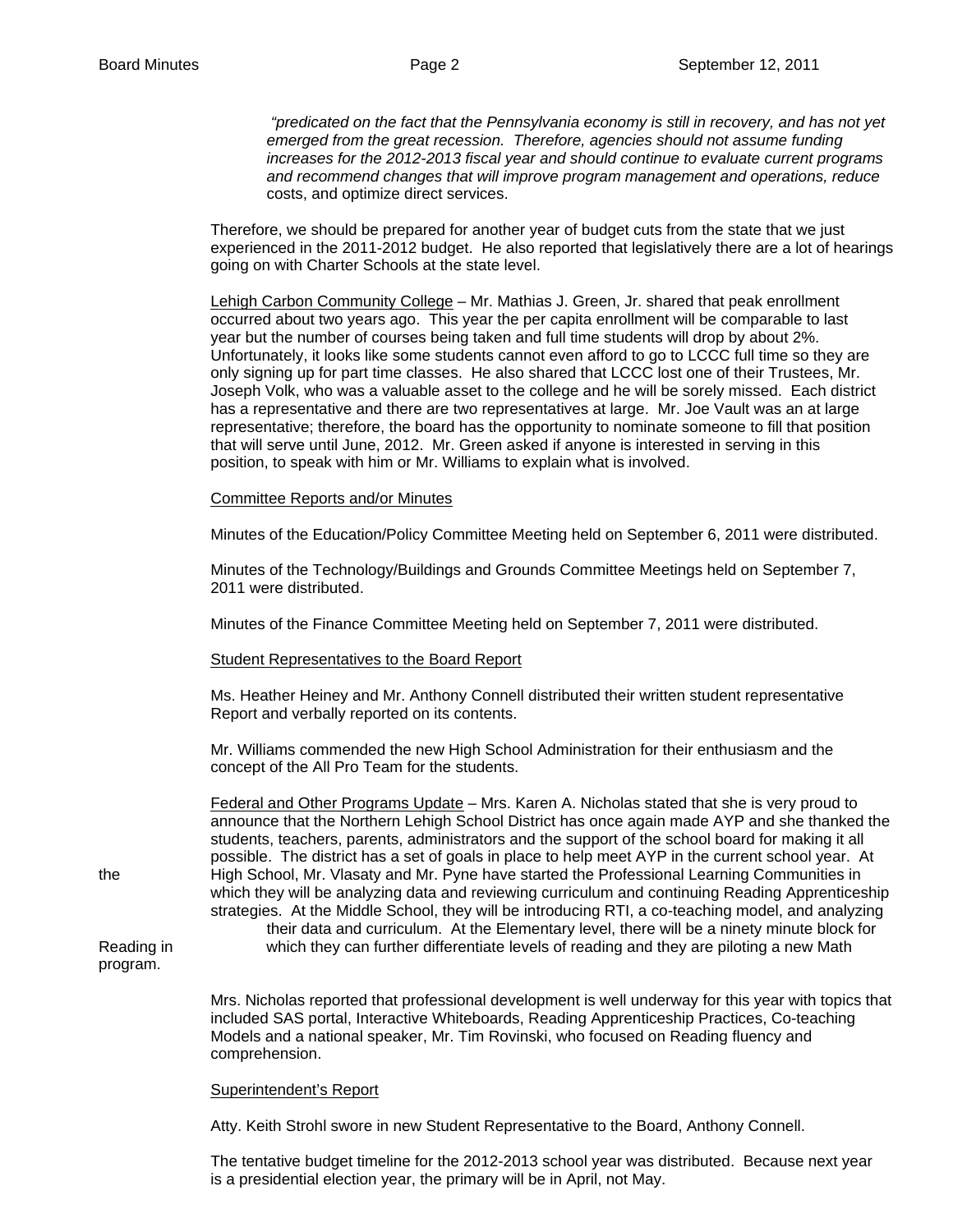A copy of a letter to the Secretary of Education, Mr. Tomalis, requesting two emergency days for Hurricane Irene which delayed the opening of school was distributed. If that is not approved, we will apply for two Act 80 days.

Mr. Michaels introduced Lisa Martin, from the Northern Lehigh Theatre Association. She reported that ticket sales were phenomenal and that we won two Freddy Awards for the first time since their inception. The Association donated \$1,100 to the school to purchase side curtains.

All board members received a Third Day Enrollment Report. Enrollment is down 65 students which will have an impact on our budgeting process.

Mr. Hartman recognized and presented a gift to the following individuals who retired from Northern Lehigh School District: Mrs. Andrea Fella, Mrs. Barbara Mantz, Mrs. Diane McMullen, Mrs. Denise Papay, Mrs. Joanne Perich, Mr. Erwin Prutzman, Mrs. Suzanne Tobing and Mr. Ralph Williams.

Mr. Hartman reported that an executive session was held prior to tonight's meeting to discuss personnel issues.

- **PERSONNEL** Mrs. Ganser made a motion, which was seconded by Mrs. Geronikos, that the Board of Education approves the following personnel items:
- Appointment Rhonda Frantz

| Administrative Assignment:                 | Salary:                                                                                                                                                                      | Co-Director of Business Affairs/Employee Payroll & Benefits,<br>replacing Jeremy Melber who has resigned<br>\$65,000 (prorated 2011-2012 school year)<br>Effective Date: September 13, 2011 |  |  |
|--------------------------------------------|------------------------------------------------------------------------------------------------------------------------------------------------------------------------------|---------------------------------------------------------------------------------------------------------------------------------------------------------------------------------------------|--|--|
|                                            | <b>Sherri Molitoris</b><br>Assignment:                                                                                                                                       | Co-Director of Business Affairs/Human Resources,<br>replacing Jeremy Melber who has resigned                                                                                                |  |  |
|                                            | Salary:                                                                                                                                                                      | \$65,000 (prorated 2011-2012 school year)<br>Effective Date: September 13, 2011                                                                                                             |  |  |
|                                            | YEA:<br>Mr. Fedorcha, Mr. Follweiler, Mrs. Ganser, Mrs. Geronikos, Mr. Green, Mrs. Green,<br>Mrs. Kulp, Mr. Williams, Mr. Hartman (9)<br>NAY:<br>None $(0)$                  |                                                                                                                                                                                             |  |  |
|                                            |                                                                                                                                                                              |                                                                                                                                                                                             |  |  |
| Resignation<br>G. Reppert                  | Accept the resignation of Grace Reppert, Middle School Special Education Aide, effective<br>immediately. Mrs. Reppert is resigning to finish her own educational obligations |                                                                                                                                                                                             |  |  |
| Co-Curricular<br>Resignations<br>J.Sitaras | Approve the resignation of John Sitaras from his position of High School Boys Soccer<br>Coach effective August 20, 2011. Mr. Sitaras resigned due to family issues.          |                                                                                                                                                                                             |  |  |
| J. Leslie                                  | Approve the resignation of Jackie Leslie from her position as Assistant Girl's Basketball Coach<br>effective September 1, 2011. Ms. Leslie resigned due to work issues.      |                                                                                                                                                                                             |  |  |
| Co-Curricular<br>Appointments<br>2011-2012 | Patricia Jones<br><b>Chris Sander</b><br>Eric Schmidt                                                                                                                        | <b>Assistant Girls Soccer Coach</b><br>\$2,761.35<br>Assistant Boy's Soccer Coach (Shared Stipend) \$1,380.68<br>Assistant Boy's Soccer Coach (Shared Stipend) \$1,380.68                   |  |  |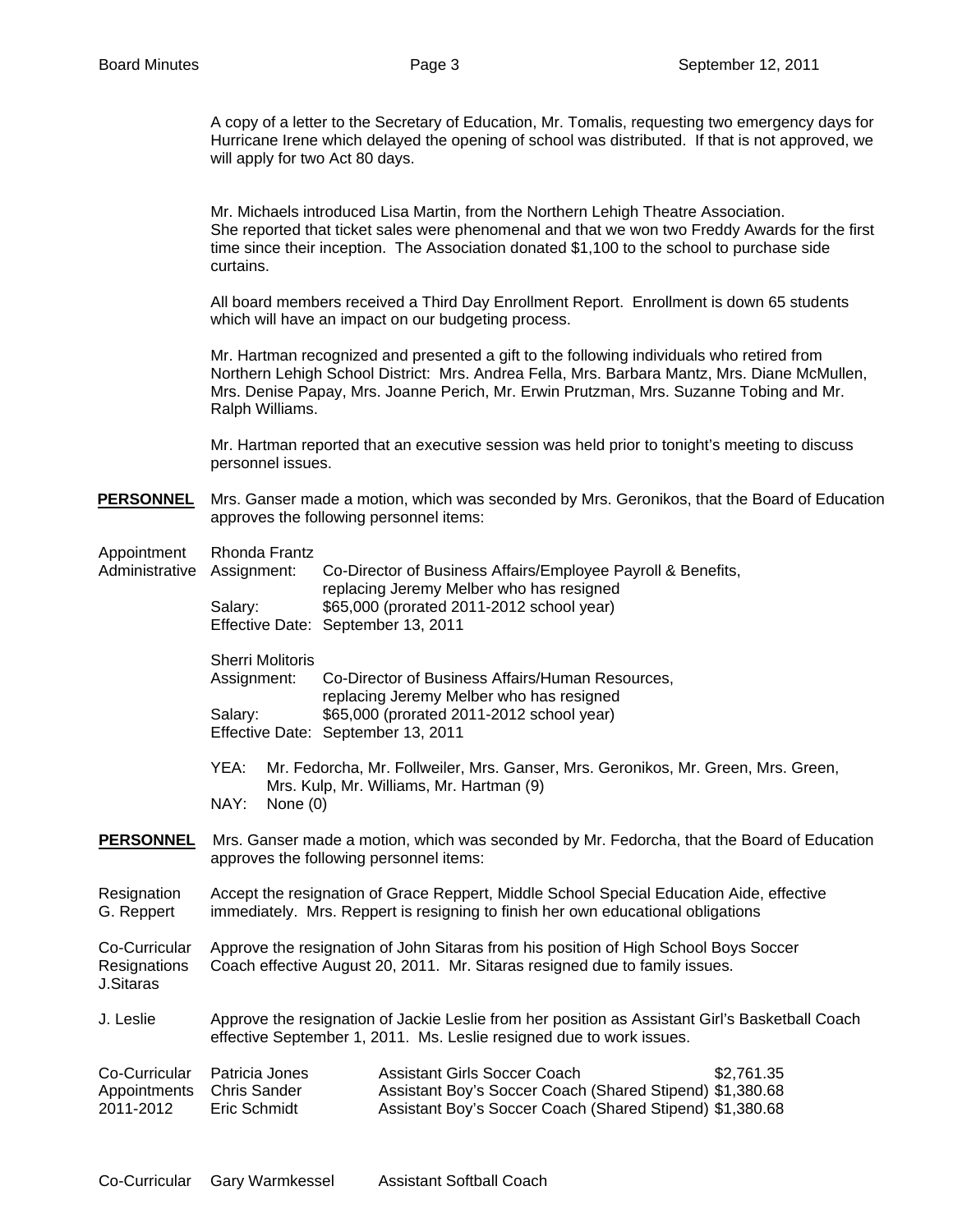| <b>Board Minutes</b>                                                                         |                                                                                                                                                                                                                                                                                                                                                                                                                                                                                                                       | Page 4                                                                                                                                                                           | September 12, 2011                                                                                                                                                                                                                                                                                                                            |  |
|----------------------------------------------------------------------------------------------|-----------------------------------------------------------------------------------------------------------------------------------------------------------------------------------------------------------------------------------------------------------------------------------------------------------------------------------------------------------------------------------------------------------------------------------------------------------------------------------------------------------------------|----------------------------------------------------------------------------------------------------------------------------------------------------------------------------------|-----------------------------------------------------------------------------------------------------------------------------------------------------------------------------------------------------------------------------------------------------------------------------------------------------------------------------------------------|--|
| Volunteers<br>2011-2012                                                                      | Niccole Chirico<br>Michael Hofmann, Jr.<br>Jamie Farber<br>Paula Seiler<br>Austin Danish                                                                                                                                                                                                                                                                                                                                                                                                                              | <b>Assistant Softball Coach</b><br>Assistant Girls Basketball Coach<br><b>Refreshment Stand Volunteer</b><br>Refreshment Stand Volunteer<br><b>Assistant Cross Country Coach</b> |                                                                                                                                                                                                                                                                                                                                               |  |
| <b>PERSONNEL</b><br>(cont.)                                                                  | Patrice Arnold<br>LeAnn Hoch                                                                                                                                                                                                                                                                                                                                                                                                                                                                                          | <b>HS Dance Team Advisor</b><br><b>HS Dance Team Advisor</b>                                                                                                                     |                                                                                                                                                                                                                                                                                                                                               |  |
| Game<br><b>Workers</b><br>2011-2012                                                          | Approve the following person as a Game Worker for the 2011-2012 school year. Game<br>Workers consist of ticket sellers and takers, game announcers, scoreboard operators, timers,<br>field judges, scorekeepers. Rate of pay is consistent with<br>the rates approved on the<br>2011- 2012 Supplementary Personnel Salary Schedule.                                                                                                                                                                                   |                                                                                                                                                                                  |                                                                                                                                                                                                                                                                                                                                               |  |
|                                                                                              | Andy Kern                                                                                                                                                                                                                                                                                                                                                                                                                                                                                                             |                                                                                                                                                                                  |                                                                                                                                                                                                                                                                                                                                               |  |
| Artistic<br><b>Director</b><br>paid out of the HS Fall Play<br>overseeing all Spring<br>etc. |                                                                                                                                                                                                                                                                                                                                                                                                                                                                                                                       |                                                                                                                                                                                  | Approve Stephen Shuey as Artistic Director for the Fall Play/Spring Musical for the NLHS<br>Student Theater Group. Stipend for the Artistic Director will be \$1,500 to be<br>Student Activities Account. The Artistic Director will be responsible for and<br>persons involved with set design and construction, costuming, lighting, sound, |  |
| Musical<br>S.Shuey                                                                           |                                                                                                                                                                                                                                                                                                                                                                                                                                                                                                                       | determined by the HS Principal and Production Director.                                                                                                                          |                                                                                                                                                                                                                                                                                                                                               |  |
| High<br>School<br>Website<br>website                                                         | Approve a stipend in the amount of \$500 for Mr. Andrew Kern for High School website<br>maintenance and working with students during the 2011-2012 school year. Mr. Kern has<br>constant contact with teachers, secretaries, and administrators in an effort to update the                                                                                                                                                                                                                                            |                                                                                                                                                                                  |                                                                                                                                                                                                                                                                                                                                               |  |
| Maintenance<br>A. Kern                                                                       | on a daily basis with the latest information, handouts, and scheduled events. Stipend to be<br>funded by the student activities fund.                                                                                                                                                                                                                                                                                                                                                                                 |                                                                                                                                                                                  |                                                                                                                                                                                                                                                                                                                                               |  |
| Salary<br>Adjustments                                                                        | Acknowledge the following teachers who have completed the requirements per the Collective<br>Bargaining Agreement that would entitle them to a salary increase for the 2011-2012 school<br>year:                                                                                                                                                                                                                                                                                                                      |                                                                                                                                                                                  |                                                                                                                                                                                                                                                                                                                                               |  |
|                                                                                              | <b>Christopher Bennett</b>                                                                                                                                                                                                                                                                                                                                                                                                                                                                                            |                                                                                                                                                                                  |                                                                                                                                                                                                                                                                                                                                               |  |
|                                                                                              | From:<br>To:                                                                                                                                                                                                                                                                                                                                                                                                                                                                                                          | Step 3B<br>Step 3B+24                                                                                                                                                            |                                                                                                                                                                                                                                                                                                                                               |  |
|                                                                                              | Kathy Walter<br>From:<br>To:                                                                                                                                                                                                                                                                                                                                                                                                                                                                                          | Step 11B+24<br>Step 11M                                                                                                                                                          |                                                                                                                                                                                                                                                                                                                                               |  |
|                                                                                              | <b>Thomas Mertus</b><br>From:<br>To:                                                                                                                                                                                                                                                                                                                                                                                                                                                                                  | Step 10B+24<br>Step 10M                                                                                                                                                          |                                                                                                                                                                                                                                                                                                                                               |  |
| Unpaid<br>Volunteers                                                                         | Approve the following unpaid volunteer aides in the Peters and/or Slatington Elementary<br>Schools for the 2011-2012 school year: Joanne Perich and Barbara Mantz                                                                                                                                                                                                                                                                                                                                                     |                                                                                                                                                                                  |                                                                                                                                                                                                                                                                                                                                               |  |
| Substitute<br>Instructional                                                                  | Approve the following substitute teachers for the 2011-2012 school year at the 2011-2012<br>substitute teacher rates as approved on the Supplementary Personnel Salary Schedule:<br>Kaitlyn Andrews* - Elementary<br>Heather MacCorkle Edick* - English<br>Elizabeth Elstner - Elementary<br>Carol Fella - Music<br>Carol Judd - Elementary & Special Education<br>Lori King - Elementary<br>Edward Anderson - CLIU Guest Teacher<br>Donna Bauer - CLIU Guest Teacher<br>Nika Belcastro-Albanese - CLIU Guest Teacher |                                                                                                                                                                                  |                                                                                                                                                                                                                                                                                                                                               |  |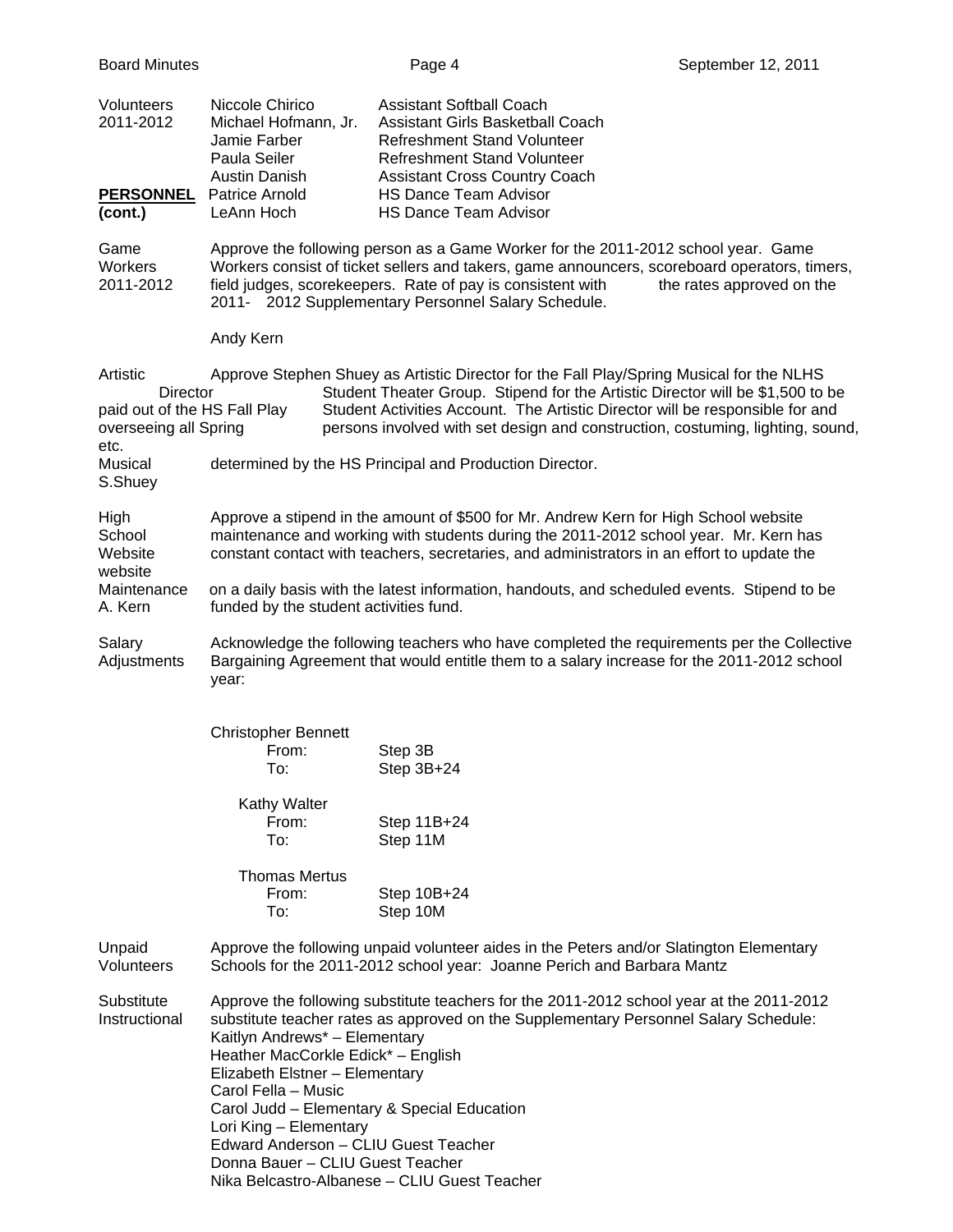| <b>PERSONNEL</b><br>(cont.)                      | Annette Benedetto - CLIU Guest Teacher<br>Shannon Burky - CLIU Guest Teacher<br>Jamie Farber - CLIU Guest Teacher<br>Katie Fluke - CLIU Guest Teacher<br>Jo Lynn Gazo - CLIU Guest Teacher<br>Ines Heuser - CLIU Guest Teacher<br>Melissa Lawson - CLIU Guest Teacher<br>Asimo Tsilikoudis Long - CLIU Guest Teacher<br>Roderick Lowe - CLIU Guest Teacher<br>Seth McLaughlin - CLIU Guest Teacher<br>Theresa Oliveira - CLIU Guest Teacher<br>Patricia Passick - CLIU Guest Teacher<br>Michael Roth - CLIU Guest Teacher<br>Roobhenn Smith - CLIU Guest Teacher<br>Patricia Sottolano - CLIU Guest Teacher<br>Randall Utsch - CLIU Guest Teacher<br>Jeanine Villano-George - CLIU Guest Teacher<br>*Pending Verification of Missing Documents |  |  |  |  |
|--------------------------------------------------|------------------------------------------------------------------------------------------------------------------------------------------------------------------------------------------------------------------------------------------------------------------------------------------------------------------------------------------------------------------------------------------------------------------------------------------------------------------------------------------------------------------------------------------------------------------------------------------------------------------------------------------------------------------------------------------------------------------------------------------------|--|--|--|--|
| Substitute<br>Non-<br>Instructional<br>Secretary | Approve the following individual as a substitute secretary worker for the 2011-2012<br>school year at the 2011-2012 substitute rate as approved on the Supplementary<br>Personnel Salary Schedule:                                                                                                                                                                                                                                                                                                                                                                                                                                                                                                                                             |  |  |  |  |
|                                                  | Corinne Hoffman                                                                                                                                                                                                                                                                                                                                                                                                                                                                                                                                                                                                                                                                                                                                |  |  |  |  |
| Cafeteria<br>Workers                             | Approve the following individual as a substitute cafeteria worker for the 2011-2012<br>school year at the 2011-2012 substitute rate as approved on the Supplementary<br>Personnel Salary Schedule:                                                                                                                                                                                                                                                                                                                                                                                                                                                                                                                                             |  |  |  |  |
|                                                  | Alice Christman                                                                                                                                                                                                                                                                                                                                                                                                                                                                                                                                                                                                                                                                                                                                |  |  |  |  |
| Custodians                                       | Approve the following individuals as substitute custodians for the 2011-2012 school<br>year at the 2011-2012 substitute rate as approved on the Supplementary Personnel<br>Salary Schedule:                                                                                                                                                                                                                                                                                                                                                                                                                                                                                                                                                    |  |  |  |  |
|                                                  | <b>Steven Andrews</b><br>Alice Christman                                                                                                                                                                                                                                                                                                                                                                                                                                                                                                                                                                                                                                                                                                       |  |  |  |  |
|                                                  | Mr. Fedorcha, Mr. Follweiler, Mrs. Ganser, Mrs. Geronikos, Mr. Green, Mrs. Green,<br>YEA:<br>Mrs. Kulp, Mr. Williams, Mr. Hartman (9)<br>NAY:<br>None $(0)$                                                                                                                                                                                                                                                                                                                                                                                                                                                                                                                                                                                    |  |  |  |  |
| <b>CONFER-</b><br><b>ENCES</b>                   | Mr. Follweiler made a motion, which was seconded by Mr. Fedorcha, that the Board of Education<br>approves the following conferences:                                                                                                                                                                                                                                                                                                                                                                                                                                                                                                                                                                                                           |  |  |  |  |
|                                                  | Michele Dotta - American Speech, Language and Hearing Association, Social Thinking<br>Workshop - October 6&7, 2011 - Harrisburg, PA - Registration: \$315.00, Travel: \$56.00,<br>Lodging: \$239.00 - Total Approximate Cost: \$606.00 - Funding: Special Education Budget                                                                                                                                                                                                                                                                                                                                                                                                                                                                     |  |  |  |  |
|                                                  | Everly Kesack - American Speech, Language and Hearing Association, Social Thinking<br>Workshop - October 6&7, 2011 - Harrisburg, PA - Registration: \$315.00, Travel and Lodging:<br>Traveling and Sharing a room with M. Dotta - Total Approximate Cost: \$315.00 - Funding:<br><b>Special Education Budget</b>                                                                                                                                                                                                                                                                                                                                                                                                                               |  |  |  |  |
|                                                  | YEA:<br>Mr. Fedorcha, Mr. Follweiler, Mrs. Ganser, Mrs. Geronikos, Mr. Green, Mrs. Green,<br>Mrs. Kulp, Mr. Williams, Mr. Hartman (9)<br>NAY:<br>None $(0)$                                                                                                                                                                                                                                                                                                                                                                                                                                                                                                                                                                                    |  |  |  |  |
|                                                  |                                                                                                                                                                                                                                                                                                                                                                                                                                                                                                                                                                                                                                                                                                                                                |  |  |  |  |

**POLICY** Mrs. Geronikos made a motion, which was seconded by Mr. Fedorcha, that the Board of Education approves the following policy: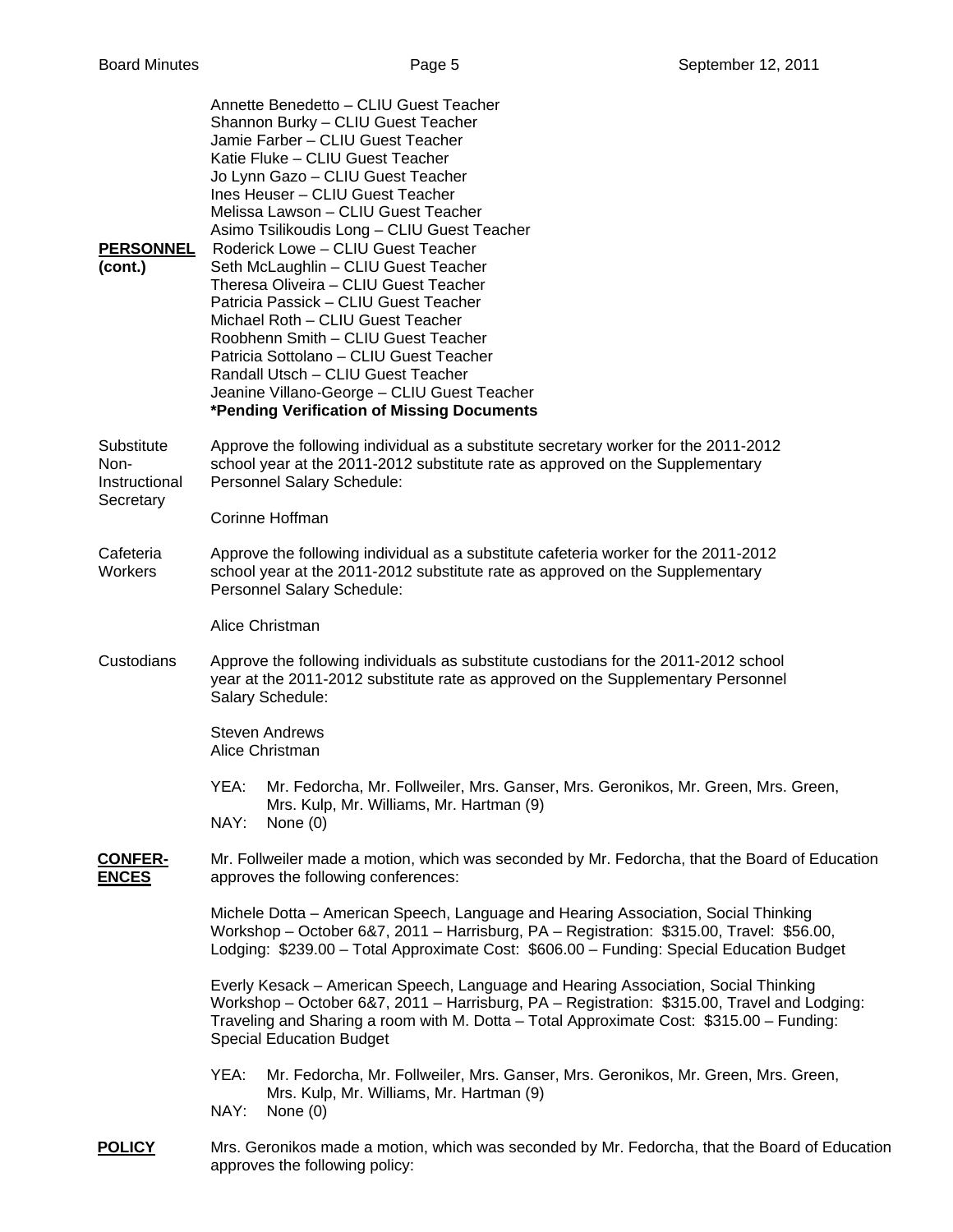| Approve to authorize proper officials to enter into an agreement for one Northern Lehigh School |
|-------------------------------------------------------------------------------------------------|
| District special education student to attend Parkland School District in accordance with the    |
| promises and covenants contained in the agreement. This agreement is effective for the 2011-    |
| 2012 school year.                                                                               |

 YEA: Mr. Fedorcha, Mr. Follweiler, Mrs. Ganser, Mrs. Geronikos, Mr. Green, Mrs. Green, Mrs. Kulp, Mr. Williams, Mr. Hartman (9) NAY: None (0)

**CURRIC-** Mrs. Ganser made a motion, which was seconded by Mrs. Geronikos, that the Board of **ULUM AND** Education approves the following curriculum and instruction items.

# **INSTRUC-TION**

Center Approve to authorize the superintendent to execute a letter of agreement for the 2011-2012 For Hu- academic year with the Center for Humanistic Change. Inc. to provide Student Assistance Manis- Program (SAP) Liaison services. The Student Assistance Teams in our school district will use tic Change these services. **(**SAP)

New Approve to authorize proper officials to enter into an agreement between the Northern Lehigh Story School District and New Story Schools for the purpose of furnishing regular education or special

## Schools education programs for students for the 2011-2012 school year.

 YEA: Mr. Fedorcha, Mr. Follweiler, Mrs. Ganser, Mrs. Geronikos, Mr. Green, Mrs. Green, Mrs. Kulp, Mr. Williams, Mr. Hartman (9) NAY: None (0)

**NEW** Mr. Follweiler made a motion, which was seconded by Mrs. Ganser, that the Board of Education  **BUSINESS** approves the following new business:

> Approve to designate and authorize the following administrators to sign summary offense notices for district students for the 2011-2012 school year:

 Mr. Paul Rearden, Jr. – Peters Elementary School Principal Dr. Linda Marcincin – Slatington Elementary School Principal Mrs. Jill Chamberlain – Middle School Principal Mr. Robert Vlasaty – High School Principal Mr. Scott Pyne – High School Assistant Principal

 YEA: Mr. Fedorcha, Mr. Follweiler, Mrs. Ganser, Mrs. Geronikos, Mr. Green, Mrs. Green, Mrs. Kulp, Mr. Williams, Mr. Hartman (9) NAY: None (0)

 Mr. Williams reported the Policy/Education Committee has been renamed to the Education/Policy Committee.

**FINANCIAL** Mr. Follweiler made a motion, which was seconded by Mrs. Ganser, that the Board of **Education** 

Education approves the following financial items:

List of Bills: Approve the following list of bills: General Fund months of August & September Cafeteria Fund month of August Construction Fund month of August& September Athletic Fund months of August

Per Capita Approve abatement/exoneration requests of per capita taxes, for the residents that fall within Abatement/ the quidelines, as presented. Exoneration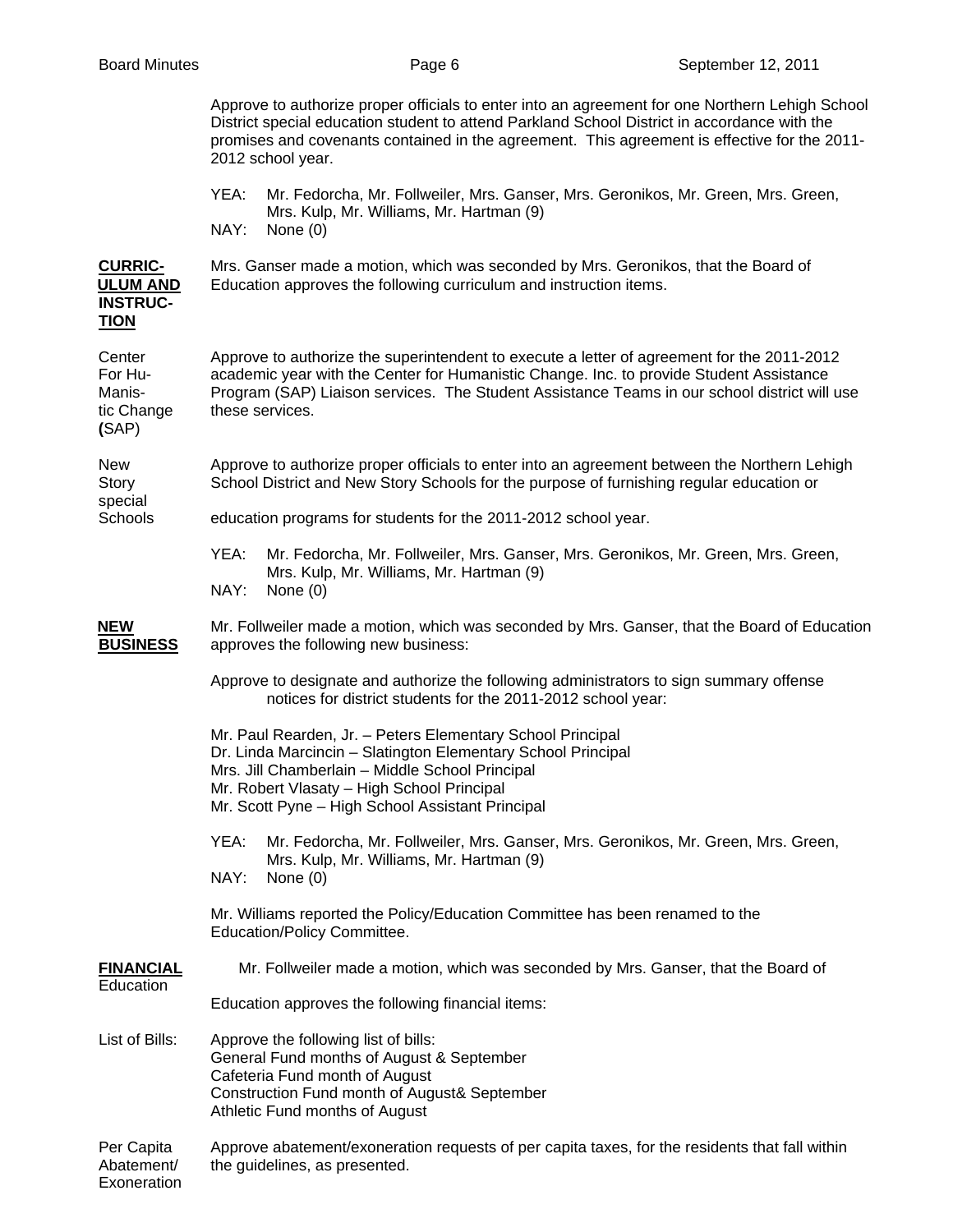| <b>EIT</b><br>Reolution                                          | Approve the Resolution Re-adopting, Restating and Amending It's Earned Income Tax<br>Resolution (Originally enacted in June 14, 1965) To Establish Conformity With The Local Tax<br>Enabling Act as Amended by Act 32 of July 2, 2008, as presented.                                                                                                                                      |  |  |  |  |
|------------------------------------------------------------------|-------------------------------------------------------------------------------------------------------------------------------------------------------------------------------------------------------------------------------------------------------------------------------------------------------------------------------------------------------------------------------------------|--|--|--|--|
| R.Frantz<br>S.Molitoris<br>Certified<br>Custodians of<br>issuing | Approve the resolution stating Northern Lehigh School District hereby certifies that Sherri A.<br>Molitoris and Rhonda L. Frantz are hereby authorized and empowered to take such actions and<br>to execute and deliver such documents as may be necessary to discharge the School District's<br>obligations with respect to the appointment of the Bank as Custodian and with respect to |  |  |  |  |
| <b>NL School</b><br>District's<br>Assets                         | instructions to enable the Bank to discharge its obligations as Custodian of the School District's<br>assets.                                                                                                                                                                                                                                                                             |  |  |  |  |
| <b>FINANCIAL</b><br>(cont.)                                      | Mr. Fedorcha, Mr. Follweiler, Mrs. Ganser, Mrs. Geronikos, Mr. Green, Mrs. Green,<br>YEA:<br>Mrs. Kulp, Mr. Williams, Mr. Hartman (9)<br>NAY:<br>None $(0)$                                                                                                                                                                                                                               |  |  |  |  |
| <b>LEGAL</b><br>Education                                        | Mrs. Ganser made a motion, which was seconded by Mr. Follweiler, that the Board of                                                                                                                                                                                                                                                                                                        |  |  |  |  |
|                                                                  | Education approves the following legal items:                                                                                                                                                                                                                                                                                                                                             |  |  |  |  |
| R.Frantz<br>S.Molitoris<br>Alternates<br>Act 32<br>Delegates     | Appoint Rhonda Frantz and Sherri Molitoris, Co-Directors of Business Affairs, as alternate Act<br>32 Tax Collection Committee Representatives for Northern Lehigh School District. Mrs. Frantz<br>and Mrs. Molitoris will act as voting delegates on the committee in the absence of appointed<br>district voting delegate, Mr. Edward Hartman.                                           |  |  |  |  |
|                                                                  | YEA:<br>Mr. Fedorcha, Mr. Follweiler, Mrs. Ganser, Mrs. Geronikos, Mr. Green, Mrs. Green,<br>Mrs. Kulp, Mr. Williams, Mr. Hartman (9)<br>NAY:<br>None $(0)$                                                                                                                                                                                                                               |  |  |  |  |
| <b>CORR-</b><br><b>ESPON-</b><br><b>DENCE</b>                    | Mr. Williams reported that PSBA has sent out a white paper with regards to school building<br>size which was given to Mr. Michaels for anyone that is interested in reviewing it.                                                                                                                                                                                                         |  |  |  |  |
|                                                                  | Mr. Williams received correspondence from Senator Jay Costa, soliciting our input for what is<br>important with regards to funding for the upcoming budget year.                                                                                                                                                                                                                          |  |  |  |  |
|                                                                  | Mr. Williams also received correspondence from LCCC with regards to the representative at<br>large position that is available on their Board of Trustees.                                                                                                                                                                                                                                 |  |  |  |  |
| <b>INFOR-</b><br><b>MATION</b>                                   | Minutes of the Lehigh Carbon Community College Board of Trustees meeting held on July 7,<br>2011 and August 4, 2011 were distributed.                                                                                                                                                                                                                                                     |  |  |  |  |
|                                                                  | Minutes of the Carbon Lehigh Intermediate Unit 21 Board of Directors meeting held on July 18,<br>2011 were distributed.                                                                                                                                                                                                                                                                   |  |  |  |  |
|                                                                  | Minutes of the Lehigh Career & Technical Institute Joint Operating Committee meeting held on<br>June 22, 2011 were distributed.                                                                                                                                                                                                                                                           |  |  |  |  |
| <b>ADJOURN-</b><br><u>MENT</u>                                   | Mr. Follweiler made a motion, which was seconded by Mr. Green, that the regular meeting of<br>the Northern Lehigh School District Board of School Directors is adjourned at 8:15 p.m.                                                                                                                                                                                                     |  |  |  |  |
|                                                                  | YEA:<br>Mr. Fedorcha, Mr. Follweiler, Mrs. Ganser, Mrs. Geronikos, Mr. Green, Mrs. Green,<br>Mrs. Kulp, Mr. Williams, Mr. Hartman (9)<br>NAY:<br>None $(0)$                                                                                                                                                                                                                               |  |  |  |  |